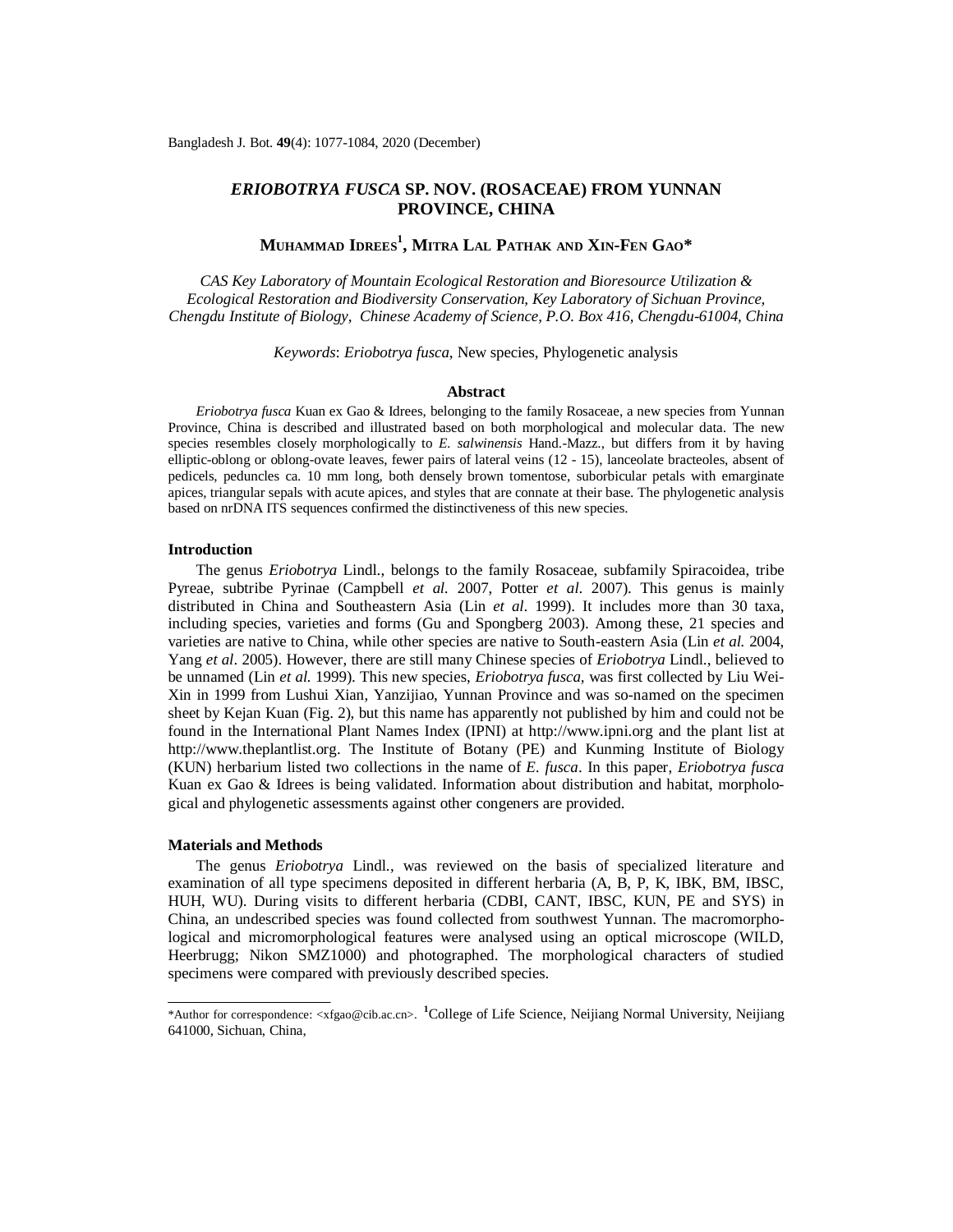The genomic DNA was extracted from dry specimen, using the Tiangen Plant Genomic DNA Extraction Kit (Beijing) according to instructions from the manufactures. Nuclear ITS primer pairs using ITSF and ITSR (Li *et al*. 2009) were used for amplification of the nuclear ITS regions. PCR amplification reactions were performed using SimpLiAmp thermo cycler (Applied Biosystem, Life technology). Conditions for amplification of the region consist of initial denaturation at 94°C for 3 min, then 35 cycles at 94°C for 30 sec (denaturation), annealing temperature at 48°C for 1 min,  $72^{\circ}$ C for 1 min (extension), with the final step of extension at  $72^{\circ}$ C for 7 min.

The sequence of new species was BLAST-searched (http:[/www.ncbi.nlm.nih.gov/\).](http://www.ncbi.nlm.nih.gov/).) Closet sequences and others published sequences of *Eriobotrya* species were retrieved from Genbank and included in the final data set (Table 1). *Malus sieboldii* (Regel) Rehders (1915: 293), *Mespilus germanica* Linnaeus (1753: 478), *Photina beauverdiana* C. K. Schneid (1906: 309), and *Rhaphiolepis indica* (Linnaeus 1753: 477) Lindley (1820: t. 468) were used an outgroup for rooting purposes following Campbell *et al.* (1995, 2007). Sequences alignment were performed using ClustalW (Larkin *et al*. 2007) with default parameter as implemented in MEGA 6 (Tamura *et al*. 2013) and manually edited using Bioedit sequence alignment editor v 7.0.5.3 (Hall 1999). Phylogenetic analysis was undertaken using the Maximum Likelihood (ML) method. The K2+G model was selected as the best model for phylogenetic analysis. ML analysis was performed using MEGA 6 (Tamura *et al.* 2013), with gaps treated as missing data. Support values were assessed using the bootstrap option with 1000 replicates. All the sequences were deposited in Genbank (Table1).

## **Results and Discussion**

Phylogenetic analyses identified a total of 14 taxa and together with the closest hit of the ITS sequence which were retrieved from NCBI and included in the final data set to construct the phylogenetic tree (Table 1).

The final ITS data set comprised of 309 aligned DNA characters, of which 64 were variable and 27 were informative. The phylogenetic analysis of the ITS sequences did not resolve the relationships of the new species, but it formed a trichotomy with *E. fragrans* and *E. serrata*, and with the rest of the genus. The new species had a long branch confirming its novelty in the genus (Fig. 1).

# *Eriobotrya fusca* Kuan ex Gao & Idrees (Figs 2 - 3)

*Diagnosis:* The new species morphologically closely resembles to *E. salwinensis* Hand.- Mazz., but differs from it by having elliptic-oblong or oblong-ovate leaves, fewer pairs of lateral veins (12 - 15), ), lanceolate bracteoles, pedicels absent and peduncle ca. 10 mm long, both densely brown tomentose, suborbicular petals with emarginate apices, triangular sepals with acute apices, and style with connate base. In contrast, *E. salwinensis* has obovate-lanceolate leaves, more pairs of lateral veins (15 - 20), ovate bracteoles, pedicel 2 - 3 mm and peduncles absent, both densely rusty tomentose, obovate petals with rounded apices, ovate sepal with obtuse apices, and style with free base.

*Type:* SW China, Yunnan Province, Lushui Xian, Yanzijiao, alt. 1450 m, March 1957, Liu Wei-Xin 103 (holotype: PE!, Isotypes: PE!, KUN!).

*Etymology:* The specific epithet *fusca* derived from the Latin for brown referring to the brown tomentose inflorescence.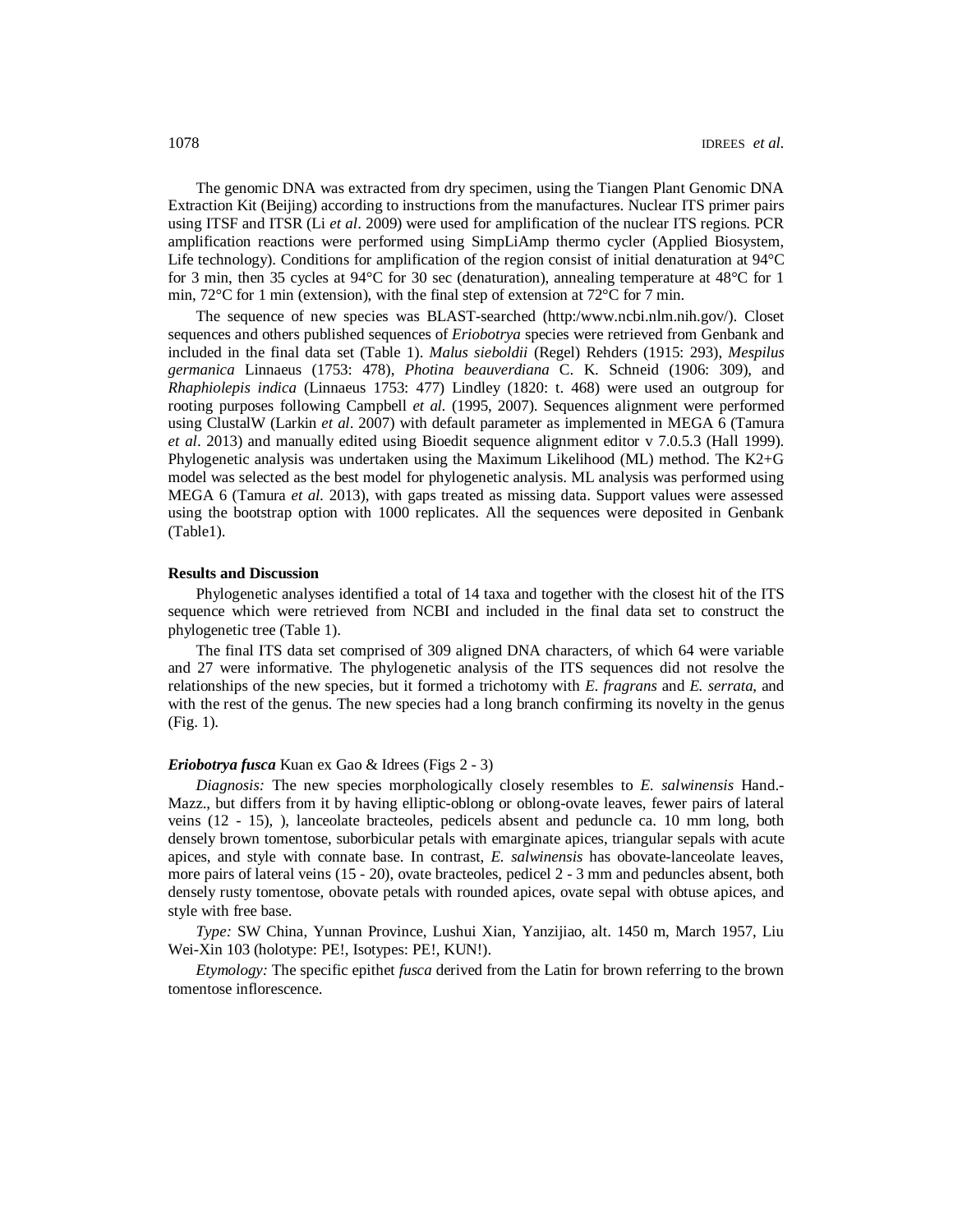| Species                                   | Locality                  | Vouchers                     | Herbarium   | Genbank Acc. No.       |
|-------------------------------------------|---------------------------|------------------------------|-------------|------------------------|
| Name                                      |                           |                              |             | <b>ITS</b>             |
| E. bengalensis (Roxb.) Hook. f.           | China                     |                              | <b>IBSC</b> | MH246941 <sup>a</sup>  |
| E. bengalensis var. angustifolia Card.    | China, Yunnan             |                              | <b>IBSC</b> | MH246942 <sup>a</sup>  |
| E. bengalensis var. intermedia Vidal      |                           |                              | <b>KUN</b>  | MG938047 <sup>a</sup>  |
| E. fusca Kuan ex Gao & Idrees             | $^{\prime}$               |                              | PE          | MF595535 <sup>a</sup>  |
| E. cavaleriei (H.Lévl.) Rehd.             | China, Guangxi            |                              | <b>PE</b>   | MH246944 <sup>a</sup>  |
| E. deflexa (Hemsl.) Nakai                 | China, Taiwan             |                              | PE          | MG938042 <sup>a</sup>  |
| E. deflexa var. buisanensis (Hay.) Hayata | $^{\prime\prime}$         |                              | <b>IBSC</b> | MG938043 <sup>a</sup>  |
| E. fragrans Champ. ex Benth.              | China, Guandong           |                              | <b>IBSC</b> | MH246945 <sup>a</sup>  |
| E. henryi Nakai                           | GenBank                   |                              |             | KJ170777 <sup>b</sup>  |
| E. hookeriana Decne.                      | Bhutan                    |                              | <b>PE</b>   | MG938046 <sup>a</sup>  |
| E. japonica (Thunb.) Lindl.               | China, Sichuan            |                              | PE          | MG938044 <sup>a</sup>  |
| E. malipoensis K.C. Kuan                  | China, Yunnan             |                              | <b>IBSC</b> | MH246947 <sup>a</sup>  |
| E. obovata W.W. Sm.                       | $^{\prime\prime}$         |                              | <b>PE</b>   | MH246948 <sup>a</sup>  |
| E. petiolata Hook. f.                     | Bhutan                    |                              | PE          | MH246949 <sup>a</sup>  |
| E. prinoides Rehder & E.W. Wilson         | China, Yunnan             |                              | <b>IBSC</b> | MH246950 <sup>a</sup>  |
| E. salwinensis Hand.-Mazz.                | $\blacksquare$            |                              | <b>KUN</b>  | MG938048 <sup>a</sup>  |
| E. seguinii (H.Lév.) Card. ex Guill.      | $\blacksquare$            |                              |             | FJ571507 <sup>b</sup>  |
| E. serrata Vidal                          | $^{\prime\prime}$         |                              | <b>KUN</b>  | MG938049 <sup>a</sup>  |
| E. tengyuehensis W.W.Sm.                  | $\blacksquare$            |                              |             | FJ796915 <sup>b</sup>  |
| Mespilus germanica L.                     | USA, Chicago              | M645-80                      |             | EF127040 <sup>ab</sup> |
| Photinia beauverdiana C.K Schneid.        | GenBank                   | Voucher<br>1733-80A          |             | JQ392492 <sup>ab</sup> |
| Rhaphiolepis indica (L.) Lindl.           | GenBank                   |                              |             | KP093148 <sup>ab</sup> |
| Malus sieboldii (Regel) Rehder            | Japan, C. $& E.$<br>China | <b>East Malling</b><br>A1406 |             | AF186505 <sup>ab</sup> |

**Table 1. List of species, and Genbank Accession number of DNA sequences used in present study. New sequences are marked bold.**

<sup>a</sup> Stands for sequences used in the present study, <sup>b</sup> stands for sequences from Genbank, <sup>ab</sup> stands for sequences used as an outgroup, - stands for no information about the specimen.

Shrub or small tree, up to 5 m tall. Branchlets brownish grey, smooth, slender, tomentose when young, later glabrescent; Stipules caducoeus, not seen; Petioles 2.5 - 4.0 cm long, stout, initially tomentose, soon glabrous; Leaf blade elliptic-oblong or oblong-ovate,  $11 - 20 \times 6.5 - 8$ cm, coriaceous, base cuneate, leaf margins remotely serrate apically, space 4 - 5 mm, entire at base, tomentose when young, glabrous when mature, apex acute or shortly acuminate; lateral veins 12 -15 pairs, craspedo-dromous, tertiary veins conspicuously reticulate, abaxially brown tomentose, glabrescent when mature, adaxially lustrous. Inflorescence terminal panicle, 12 - 16 cm long, spreading, brownish tomentose, many flowered. Peduncle ca. 10 mm long, densely brown tomentose; Bracts and bracteoles lanceolate, densely brown tomentose; Flowers sessile, densely brown tomentose, yellowish. Calyx tube 5, 4 mm long, lobes ca. 2 mm long, tomentose; Hypanthium cupular, tomentose; Sepals triangular, abaxially brown tomentose, adaxially glabrous, Petals suborbicular, 4 - 5 mm long, apex emarginated, villous at base; Sepals triangular, abaxially brown tomentose, adaxially glabrous, stamens 15 - 20, filament 3 mm long, anthers 1 mm long; Ovary pubescent apically; Styles 3 in number, connate and sparely villous at base, 2 mm long. Fruit not seen.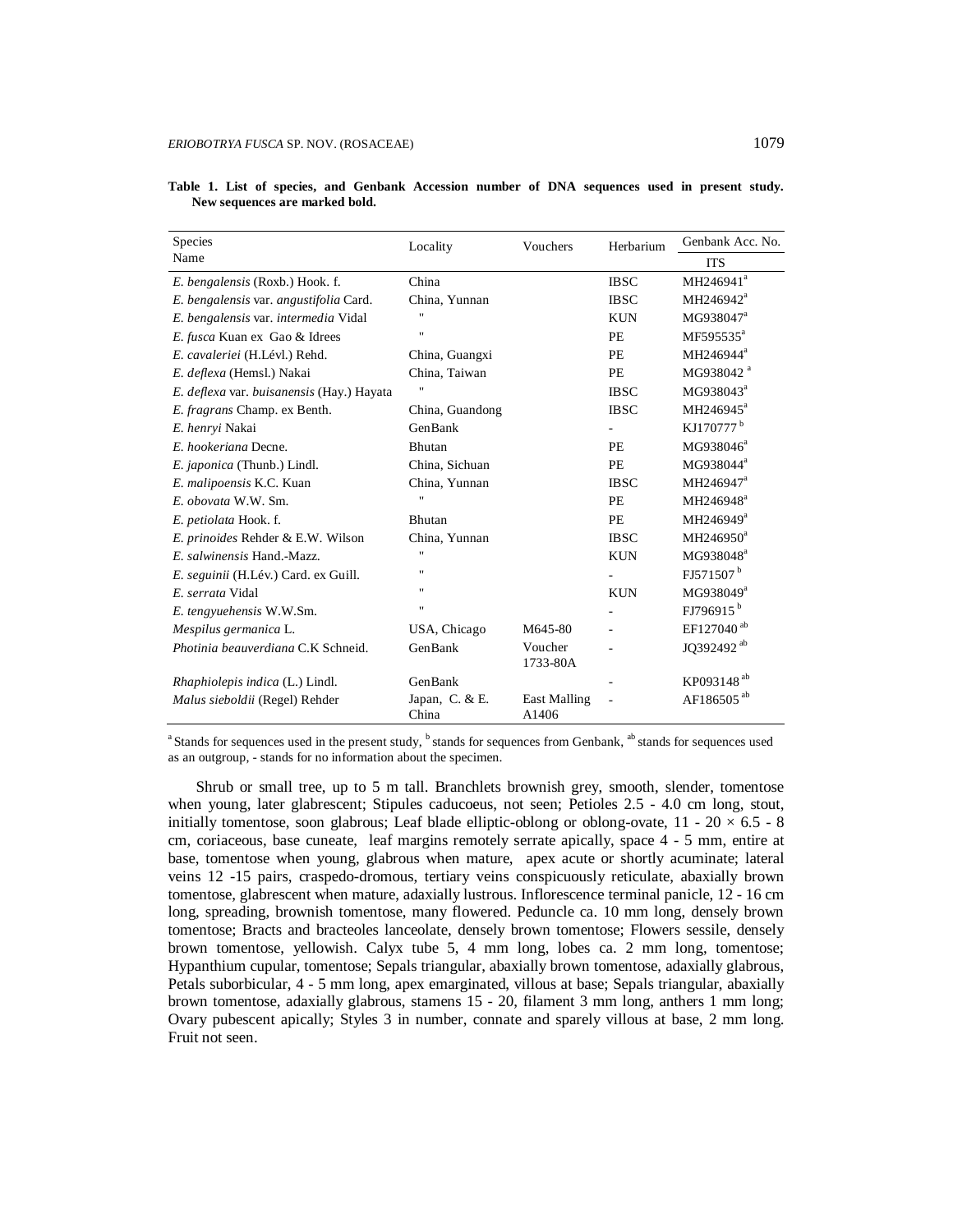

Fig. 1. Details of the Maximum Likelihood analysis derived from ITS sequences. Numbers in the branches are bootstrap percentages above 50%; New species sequence label with a red color; while the outgroup label with green color.



Fig. 2. Holotype of *Eriobotrya fusca* Kuan ex Gao & Idrees.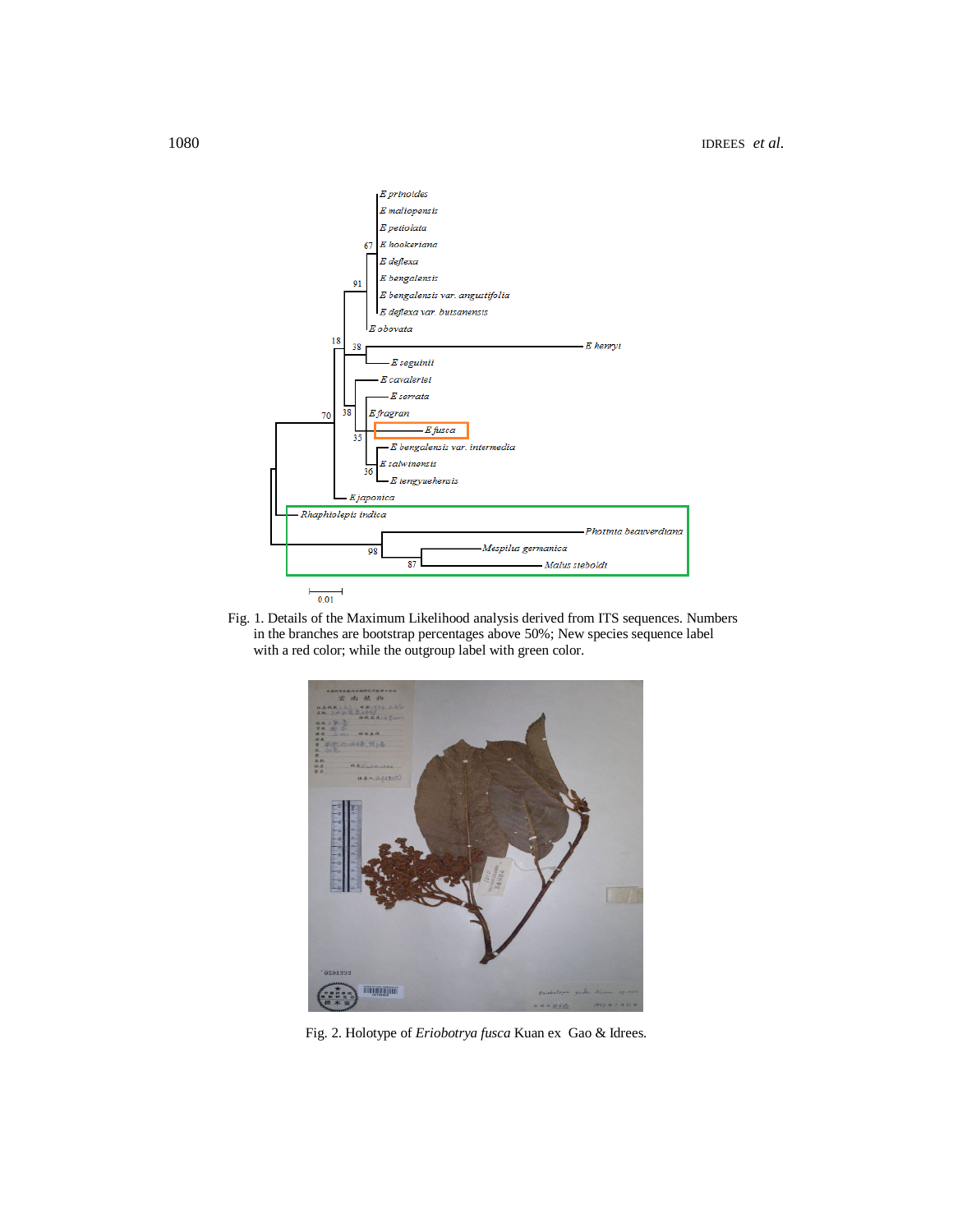The new species is found along side stream or river at ca. 1450 m elev. SW Yunnan, China (Based on annotated specimens).

Many new species and hybrid of *Eriobotrya* have been reported in recent years based on morphological and molecular markers and this has dramatically increased the number of known *Eriobotrya* species (Yang *et al.* 2007, Li *et al.* 2012, Wang *et al.* 2014, Idrees *et al.* 2018) and hybrid species (Ding *et al.* 2015).



Fig. 3. *Eriobotrya fusca* Kuan ex Gao & Idrees, A. Habit, branch tip with leaves and inflorescence, B. Flower bud showing lobes calyx, C. Longitudinal section through Flower, D. Stamen, E. Style, F. Petal. Illustration by Jing Tian from the holotype.

**Table 2. Comparison of morphological characters of new species with** *E. salwinensis.*

| Characters                       | E. fusca                                         | E. salwinensis $1,2$                |
|----------------------------------|--------------------------------------------------|-------------------------------------|
| Leaf blade                       | Elliptic-oblong or oblong-ovate                  | Obovate-lanceolate, rarely elliptic |
| Blade length $\times$ width (cm) | $11 - 20 \times 6.5 - 8$                         | $10 - 20 \times 2.5 - 6.5$          |
| Petiole length (cm)              | $2.5 - 4.0$                                      | $2 - 3$                             |
| Lateral vein (pairs)             | $12 - 15$                                        | $15 - 20$                           |
| Pedicel (mm)                     | <b>Sessile</b>                                   | $2 - 3$                             |
| Peduncle (mm)                    | 10                                               | Short or nearly absent              |
| Tomentose on pedicel & peduncle  | Densely brown                                    | Densely rusty                       |
| Petals (mm)                      | Suborbicular, yellow, 4 - 5, apex<br>emarginated | Obovate, yellow, 5, apex rounded    |
| Sepals (mm)                      | Triangular, 2 - 4, apex acute                    | Ovate, 5 mm, apex obtuse            |
| Style number and size (mm)       | 3, connate, 2 and villous at base                | 2-3, free, 2, villous at base       |

<sup>(1)</sup> From the original protologue (Hand.-Mazz., 1929). Type: China, Handel-Mazzetti 9573 (WU!). <sup>(2)</sup> From the description (Gu Cuizhi and Spongberg SA (2003).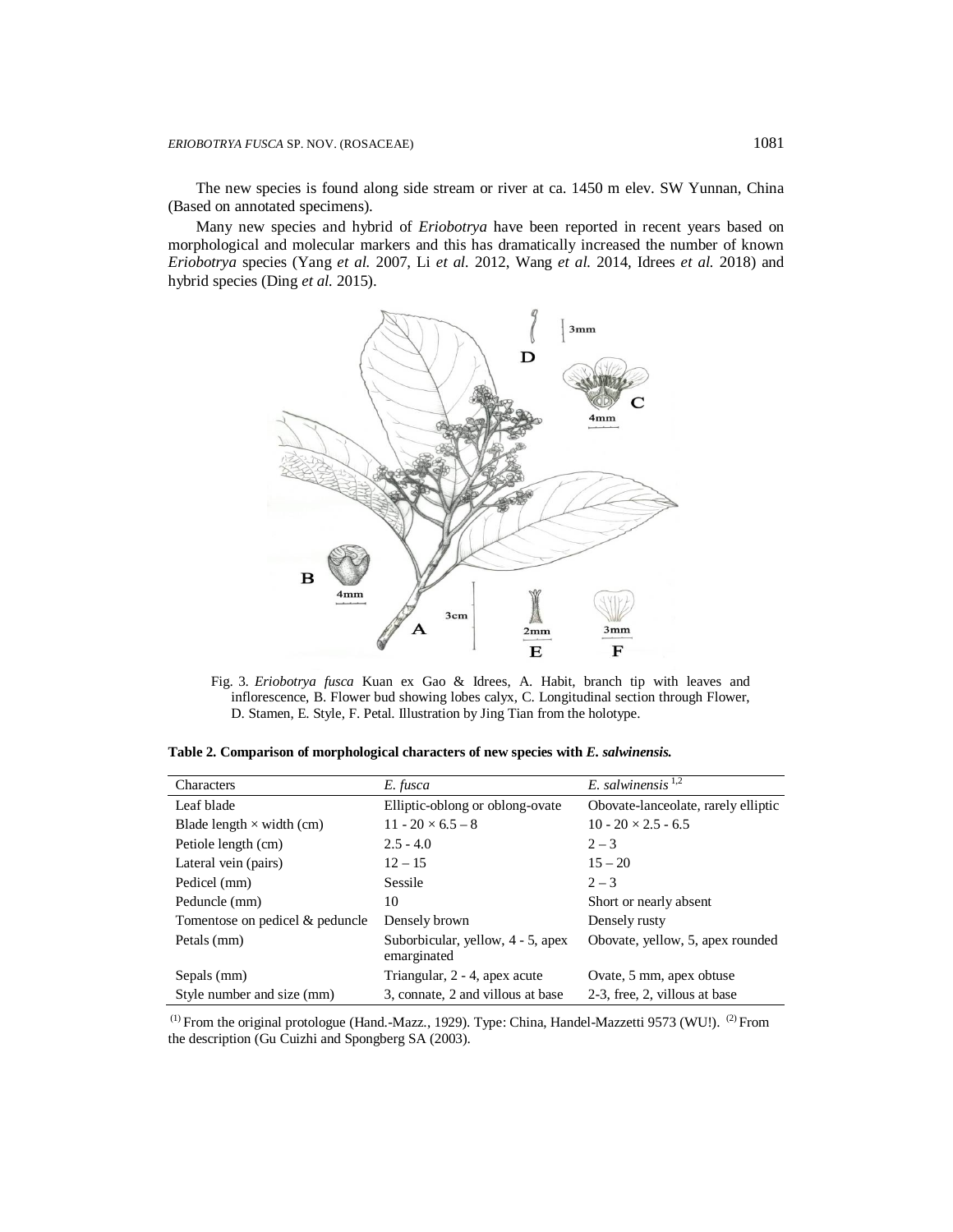The new species morphologically closely resembles to *E. salwinensis* Hand.-Mazz. (leaf dimension, leaf margins and size of inflorescence) but differs from it by having elliptic-oblong or oblong-ovate leaves, less pairs of lateral veins (12 - 15), bracteoles lanceolate, pedicels sessile and peduncle 10 mm long, both densely brown tomentose, suborbicular petals with emarginate apices, triangular sepals with acute apices, and style that are connate at their base. In contract, *E. salwinensis* has obovate-lanceolate leaves, more pairs of lateral veins (15 - 20), bracteoles ovate, pedicel 2 - 3 mm and peduncles short or nearly absent, both densely rusty tomentose, obovate petals with rounded apices, ovate sepal with obtuse apices, and style that are free at their base.

Present phylogenetic analysis resolved *E. fusca* sp. nov. in a separate clade with long branch indicating its isolated phylogenetic position in the genus. The phylogenetic analysis, based on nrITS cladistic analysis, demonstrated that the new species is sister to clade with *E. fragrans* Champion ex Bentham (1852: 80) and *E. serrata* J. E. Vidal (1965: 558) but morphologically, it can be distinguished by the former by leaf blades  $11 - 20 \times 6.5 - 8$  cm, more pair of lateral veins (12 - 15), bracteoles lanceolate, pedicels sessile; suborbicular petals,  $8 \times 5$  mm, triangular sepals and styles 3. In contact *E. fragrans* has leaf blades 7 - 18 × 3 - 5.5 cm, less pair of lateral veins (10), bracteoles not seen, pedicel  $3 - 5$  mm, elliptic or broadly ovate petals,  $8 \times 5$  mm, triangularovate sepal, and styles 4 or 5. The new species can be distinguished by the latter by leaf blades elliptic-oblong or oblong-ovate,  $11 - 20 \times 6.5 - 8$  cm, leaf base cuneate, leaf apex acute or shortly acuminate, leaf margins remotely serrate apically, tomentose; bracteoles lanceolate, pedicels and peduncle densely brown tomentose; petals suborbicular, 4 - 5 mm; triangular sepals, 2 - 4 mm, apex acute. In contract, *E. serrata* has leaf blades oblanceolate or obovate,  $20 - 30 \times 5 - 10 (-13)$ cm, leaf base attenuate, leaf apex obtuse or acute leaf margins sharply incurved-serrate, glabrous; bracteoles not seen, pedicels and peduncle densely yellow tomentose; obovate petals, 3 - 3.5 mm; ovate sepals, 2 cm, apex obtuse.

*Speciemens studied: Eriobotrya fusca* sp. nov.: **SW. China**, Yunnan Province, Lushui Xian, Yanzijiao village, streamside or along river side, Alt. 1450 m. Liu Wei-Xin 103 (holotype: PE 00799408!; Isotype: PE 0079940!; KUN 0652504! and KUN 0313289!).

*Eriobotrya salwinensis* Hand.-Mazz.: **NW. China**, Yunnan Province, found mixed broadleaved forests at alt. 1600 - 1700 m. Handel-Mazetti, H. R. E. von, 9573 (holotype: WU 0059392!; Isotype: A 00026480!). Anon. 8773, 23 May, 1960 (PE 00799705!), Feng, K. M. 6967, 26 Aug., 1940 (PE 00799700!), Feng, K. M. 7038, 28 Aug., 1940 (PE 00799703!), Feng, K.. M. 7374, 4 Sept., 1940 (PE 00799708!), Handel-Mazetti 9107 (WU 0059393!), Qinghai-Tibet Vegetation Group 4455, 30 June, 1975 (PE 00051918!), Qingzang Team 8136, 18 July, 1982 (PE 01147727!), Qingzang Team 7390, 23 July, 1982 (PE 01147725!), Yu, T. T. 19180, 25 June, 1938 (PE 00799704!), Zhongdian team 63-4234, 19 Aug., 1963 (LBG 00065279!). **MYANMAR:** Kingdon-Ward, F. 20699 (E!; MB!), Li, H., Ji, Y. H. & Li, H. 14212, 13 April, 2002 (CAS 325545!), Li, H., Dao, Z., Ji, Y. H., Jin, X. H. G., Peter, F., Simon, C., Jin, H. P. & Catherine, B. 33001, 11 Aug., 2006 (CAS 325546!). **THAILAND:** Maxwell, J. F. 06-116, 3 Feb., 2006 (Fl. Thailand), Maxwell, J. F. 05-680, 3 Nov., 2005 (Fl. Thailand).

*Eriobotrya fragrans* Champion ex Bentham: **Hong Kong**, found in stream side, dry forest ground or woody species of low area or in a ravine on Mount Victoria at alt. 800 - 900 m Champion s.n. (holotype: K 000758384!), Anon. 397(K 000758383!), Ford s. n., 2 June, 1885 (K 000758385!), Hu, S. Y. 11618, 23 March, 1972 (PE 00799397!), Hu, S. Y. 13559, 28 March, 1975 (PE 00799370!), Hu, S. Y. 13209, 31 March, 1973 (PE 00799395!), Hu, S. Y. 13238, 7 April, 1973 (PE 00799394!), Hu, S. Y. 10750, 30 July, 1970 (PE 00799399!), Hu, S. Y. 11255, 20 Nov., 1971 (PE 00799396!), Tsiang, Y. 242, 18 April, 1928 (PE 00799368!, PE 00799386!). **CHINA, Fujian:** Fujian Compl. Exped. 2297, 25 April, 1965 **(**NAS 00349792). **Guangdong**: Chen, N. Q.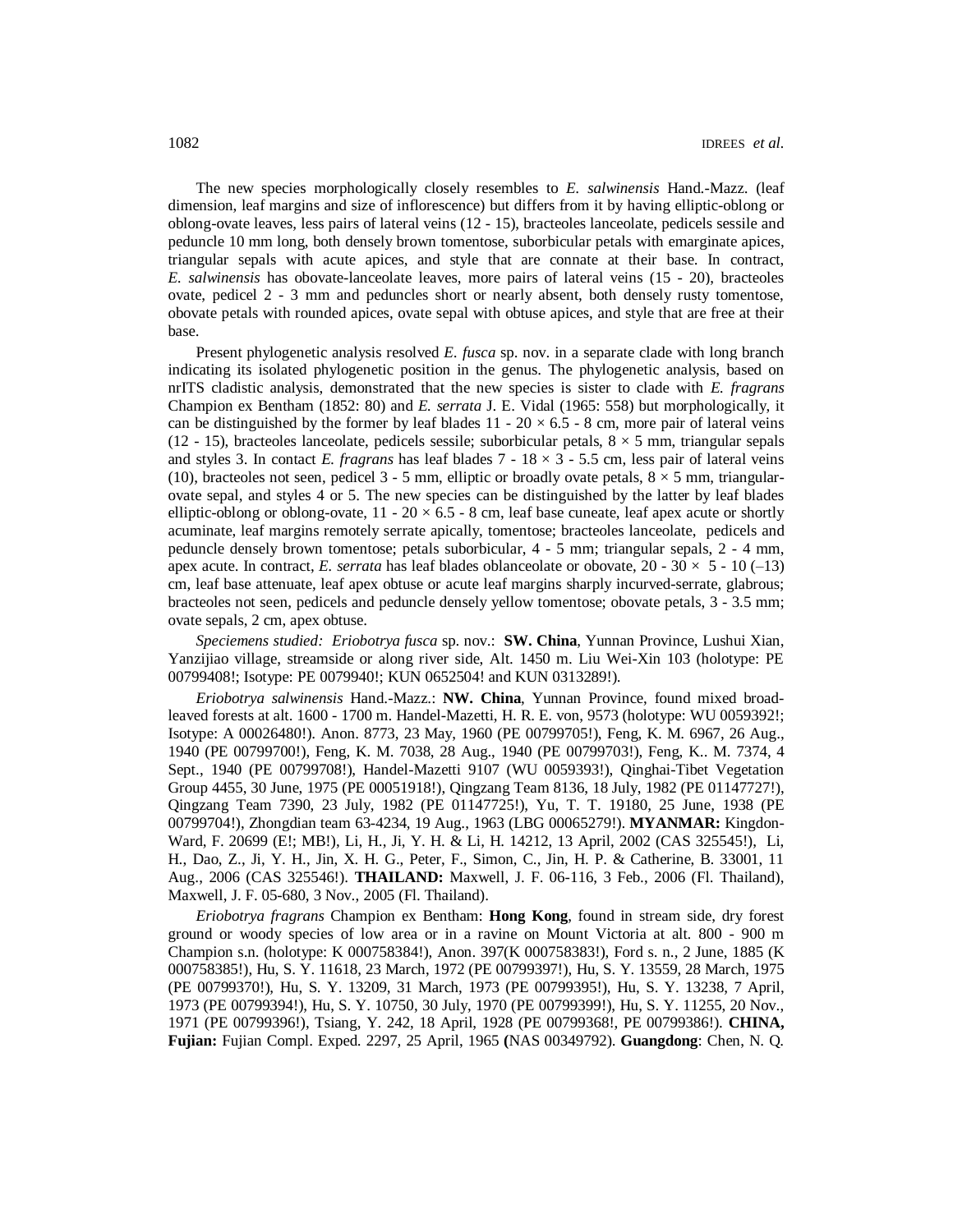41087, 24 May, 1930 (PE 00799369!), Chen, N. Q. 41316, 22 July, 1930 (PE 00799371!), Chen, N. Q. 41674, 25 Aug., 1930 (PE 00799401!), Chu, T. S. 642, 20 June, 1951 (IBSC 0299146!), Deng, L. 2311, 15 Aug., 1956 (PE 00799388!), Deng, L. 1070, 28 Aug., 1956 (PE 00799372!), Deng, L. 8669, 29 Nov., 1958 (PE 00799387!), Fu, H. T. 701136 (IBSC 0299185!), Gao, X. P. 51322, 15 April, 1931 (PE 00799380!), Guangdong Wood Survey Group 769 (IBSC 0299167!), Huang, Z. 32283, 30 April, 1932 (PE 00799402!), Huang, Z. 30935, 15 July, 1931 (PE 00799398!), Taam, Y. W. 114, 31 Nov 1937 (IBSC 0299133!), Tan, P. X. 58735, 10 July 1958 (PE 00799389!), Tan P. X. 58945, 11 Aug., 1958 (PE 00799377!), Tsang, W. T. 21587, 26 April, 1932 (NAS 00349807!), Tsang, W. T. 20479, 15 May, 1932 (P02140138!, PE 00799367!), Tsang, W. T. 20479, 15 May, 1930 (PE 00799400!), Tsang, W. T. 20573, 26 May, 1932 (PE 00799366!, PE 00799393!), Tsang, W. T. 28674, (IBSC 0299155!), Tsui, T. M. 814, July-Sept., 1932 (P02140137!, PE 00799384!), Wei, Z. F. 121006, 2 July, 1958 (PE 00799383!), Wei, Z. F. 121617 (NAS 00349799!), Wei, Z. F. 121617, 5 Sept., 1958 (PE 00799379!). **Guangsi:** Chen, S. Q. 4637, 4 March 1944 (IBSC 0299191!), Lau, S. K. 123-A, 19 June, 1932 (P 03240136!), Qin, R. C. 8074, 21 Oct., 1928 (PE 00799403!), Xin, Z. Z. 9047 (IBSC 0299187!), Zhang, H. 12860 (IBK 000060984!). **Jiangxi:** Deng, L. 4104, 6 April, 1957 (PE 00799373!).

*Eriobotrya serrata* J. E. Vidal: **Laos** (Xieng Khouang), found in forest on slope at alt. 1100– 1900 m Poilane, E. 2345 (Holotype: P 02143235!) Isotypes: (P 02143236!; P 02143237!). **CHINA, Yunnan:** Ching, R. C. 50097, 1952 (PE 00799723!), Feng, G. M. 14488, 3 Feb 1952 (PE 00799750!), Feng, G. M. 14288, 22 Dec., 1951 (PE 00799754!), Liu, W. X. 604, 11 Aug 1953 (PE 00799742!), Sino-Russ. Exped. Yunnan Team 5220, 25 Feb. 1957 (KUN 0116176!, PE 00799743!), Sino-Russ. Exped. Yunnan Team 3137, 21 May 1956 (PE 00799748!), Tax, Y. M. 003915, 1 Nov., 1933 (PE 00799720!), Tsiang, Y. 13506, 1933 (PE 00799724!), Wang, C. W. 75373, June, 1936 (PE 00799751!), Wang, C. W. 74188, May, 1936 (PE 00799722!), Wang, C. W. & Liu, Y. 88511, 14 April, 1940 (PE 00799746!), 68-Wenshan formation 307, 11 Nov., 1965 (PE 00799744!).

#### **Acknowledgments**

The work was carried out at Chengdu Institute of Biology, Chinese Academy of Science, Chengdu, Sichuan, China. Authors are grateful to the Curator and Staff of China National Herbarium (PE), Beijing and Kunming Institute of Biology (KUN) Yunnan, IBSC and SYS Herbarium, Guangdong for their assistance in the study of specimens. Special thanks to Jing Tian for preparing the line drawing. They would also thank Dr. Gao Yundong (Chengdu Institute of Biology, Chinese Academy of Science), for his support and comments on the manuscript. Financial support from CAS-TWAS President's Fellowship Programme (CAS-TWAS, 2014- 2018) is also acknowledged.

#### **References**

- Campbell CS, Donoghue MJ, Baldwin BG and Wojciechowski MF 1995. Phylogenetic relationships in Maloideae (Rosaceae): Evidence from sequence of the internal transcribed spacers of nuclear ribosomal DNA and its congruence with morphology. American J. Bot. **27**: 903-918.
- Campbell CS, Evans RC, Morgan DR, Dickinson TA and Arsenault MP 2007. Phylogeny of subtribe Pyrinae (formely the Maloideae, Rosaceae): Limited resolution of complex evolutionary history. Plant Syst. Evol. **266**: 119-145.
- Ding M, Fan Q, Guo W and Liao WB 2015. Valid publication of the name *Eriobotrya daduheensis* (Malinae, Rosaceae). Phytotaxa **212**(1): 95-98.
- Gu CZ and Spongberg SA 2003. 16. *Eriobotrya* Lindley. Trans. Linn. Soc. London **13**: 96, 102. 1821. Flora China **9**: 138-141.